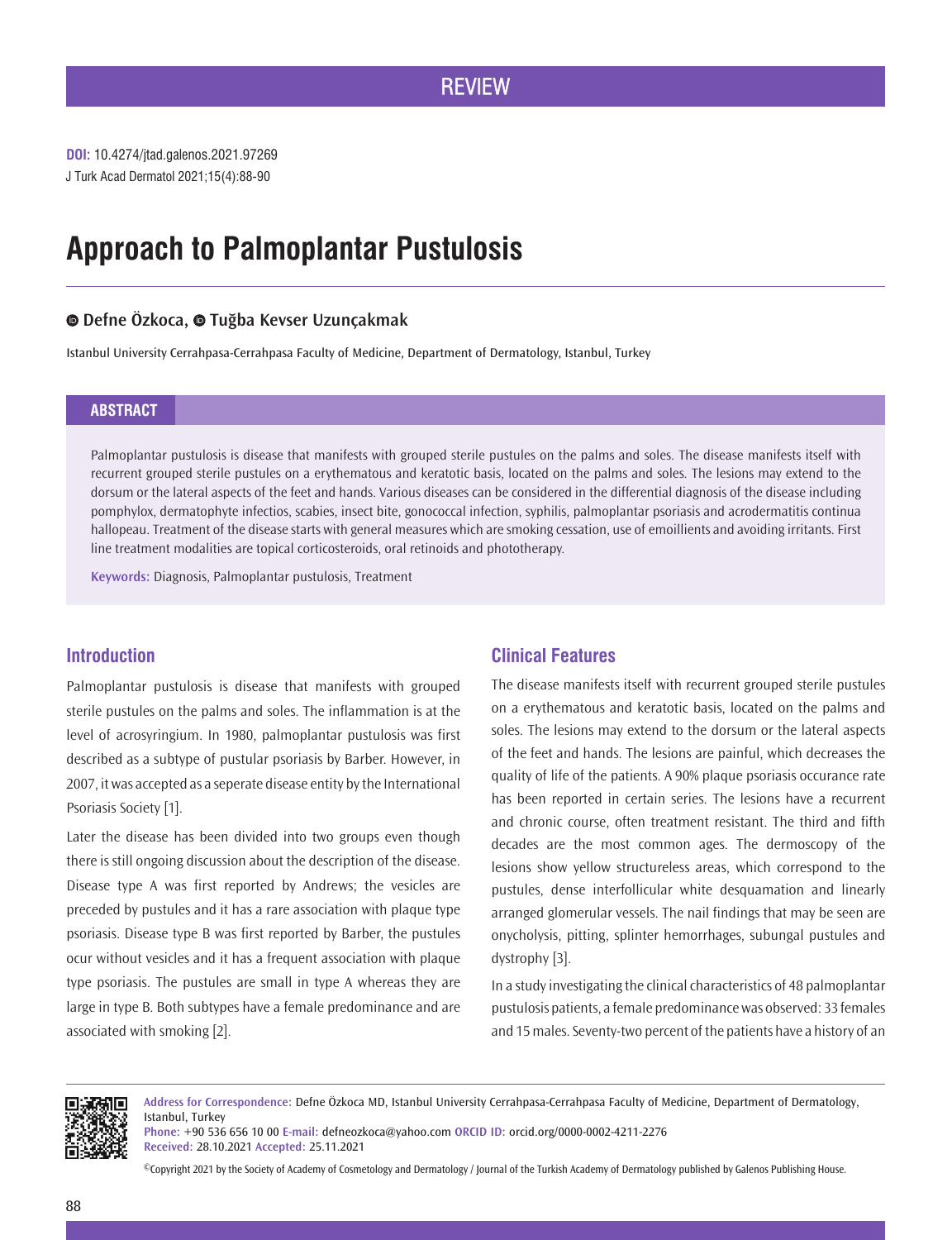average of 20 years pack/year cigarette use. Smoking was significantly more in male patients ( $p=0.044$ ). Forty-two percent of the patients had dental fillings, and of these patients two had positivity for nickel in patch testing. Six of the patients had occupational exposure history: 2 were cleaning staff, 2 were working at construction, 1 was hairdresser and 1 was tailor. None of the patients had a history of psoriasis; two of the patients had a family history of palmoplantar psoriasis. Seven of the patients presented with nail findings. Nine of the patients had musculoskeltal manifestations and four of the patients had autoimmune thyroiditis [4].

SAPHO syndrome is a syndrome related with palmoplantar pustulosis. Its components are synovitis, acne, palmoplantar pustulosis, hyperosteosis and osteitis. Palmoplantar pustulosis patients with musculoskeltal manifestations should be searched fort he SAPHO syndrome [5].

The known risk factors for palmoplantar pustulosis are female gender, smoking, autoimmun thyroiditis, allergic contact dermatitis due to nickel or other topical agents (via koebnerisation), upper respiratory tract infections (via autoreactivity), CARD14 and IL36RN mutations [2]. The disease severity increases as the year or number of packages cigarrette smoking increaes (p=0.003). The severity of lesions was less in patients on ibuprofen treatment (p<0.01). A significant relationship between comorbidities and lesion severity was not found [6].

As for the demographic factors, a study investigated the association of clinical and demographic factors with the severity of palmoplantar pustulosis in 203 patients. Severe disease was found to be associated with female gender, earlier disease presenatiton and smoking. The disease severity decreases dramatically with the cessation of smoking [7].

#### **Histopathology**

The histopathology of the disease shows epidermal sterile pustules, acanthosis, parakeratosis and inflammatory infiltrate [8].

### **Differential Diagnosis**

The differential diagnoses of a patient applying to the clinic with palmoplantar pustules and vesicles are [9]:

- Pomphylox  $\rightarrow$  contact to allergens, duration of symptoms, pruritus and or burning should be questioned.
- Dermatophyte infections (tinea pedis)  $\rightarrow$  potassium hydroxide analysis should be performed.
- $S$ cabies  $\rightarrow$  should look for silion or tunnels, dermoscopy and skin scrapings should be performed.
- Insect bite  $\rightarrow$  history of outdoor exposure should be questioned.

Disseminated gonococcal infection  $\rightarrow$  generalised lesions, fever and athralgia should be questioned.

- Second stage of syphylis  $\rightarrow$  syphilitic chancre, other second stage lesions and history of suspicious intercourse should be questioned.
- Palmoplantar psoriasis  $\rightarrow$  other psoriatic lesions should be examined.
- Acrodermatitis continua hallopeau  $\rightarrow$  only one finger is involved.

#### **Treatment**

Treatment of the disease starts with general measures which are smoking cessation, use of emoillients and avoiding irritants. First line treatment modalities are topical corticosteroids, oral retinoids and phototherapy [9].

Topical corticosteroids is the safest and most commonly used treatment modality for palmoplantar pustulosis. Clobetasole propionate (0.05% cream) or triamcinolone (0.1% cream with occlusion) twice daily for one month is recommended as first line treatment. Topical anthralin, topical retinoids and topical calcipotriol can also be used even though they are not accepted as first line treatment modalities [9].

Systemic retinoids are the treatment of choice in patients who do not respond to topical treatment modalities. Acitretine can be initiated at a dose of 25 mg/day and increased to 50 mg/day in patients who tolerate the side effects. Three months of treatment is recommened and physicians should be watchful fort he possible retinoid side effects [10]. Alitretinoin is another systemic retinoid drug that can be used in the treatment of palmoplantar pustulosis. It was found to be therapeutically as efficient as acitretine, psoralene plus ultraviolet-A (PUVA) or acitretine plus PUVA [11].

Phototherapy is also useful in the treatment of palmoplantar pustulosis. Localised PUVA is the most commonly used phototherapy modality; three times weekly for at least 12 sessions. Narrow band ultraviolet-B, excimer laser and photodynamic treatment are also helpful. Retinoids plus PUVA is recommended as a second-line treatment [9].

Other treatment alternatives are oral tetracyclines, cyclosporine, metotreaxate, colchicine, itraconazole, tonsillectomy and diet deprived of gluten. The biologic treatment modalities are also considered in refractory cases; the previously reported biologics are ustekinumab [anti-interleukin (IL)-12/23], guselkumab (anti-IL-23), infliximab [anti-tumor necrosis factor (TNF)], etanercept (anti-TNF), adalimumab (anti-TNF), sekukinumab (anti-IL-17) and brodalumab (anti-IL-17) [9].

Guselkumab is a antibody drug that targets IL-23. T-helper 17 cells and IL-23 pathways are present in the pathogenesis of palmoplantar pustulosis. An 11 centered study in Japan investigated the use of guselkumab in the treatment of palmoplantar pustulosis. The patients were treated with 200 mg subcutaneous injections on weeks